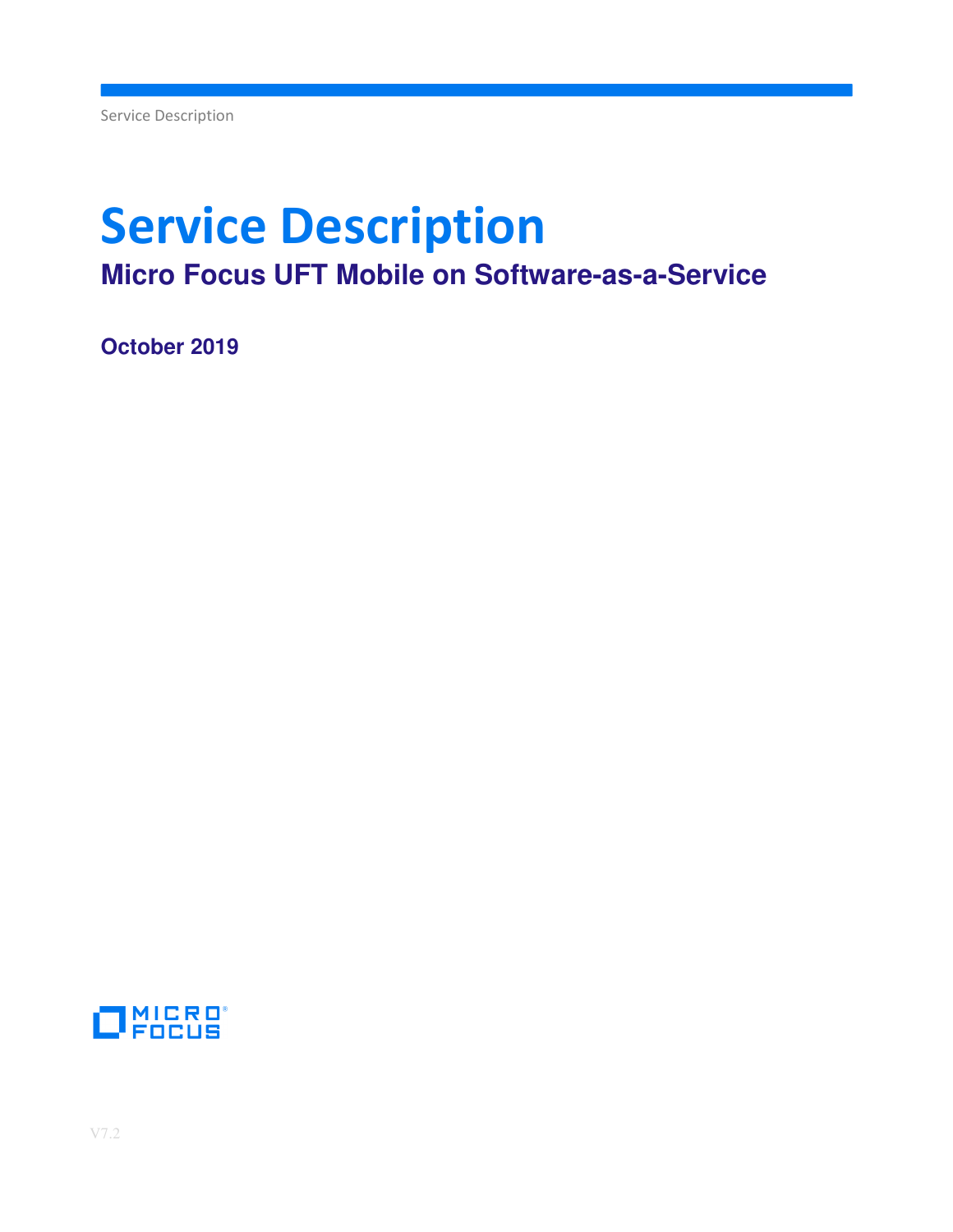## **Contents**

"This Service Description describes the components and services included in Micro Focus UFT Mobile on Software-as-a-Service (which also may be referred to as "SaaS"). Unless otherwise agreed to in writing this Service Description is subject to the Micro Focus Customer Terms for Software-as-a-Service or the applicable Micro Focus Pass-Through Terms and represents the only binding terms governing Micro Focus International plc and its affiliates ("Micro Focus") respective obligations regarding its provision of this SaaS to the end-user customer. Any other descriptions of the features and functions of the SaaS, public statements, including advertisements, shall not be deemed as additional features or functionalities that Micro Focus is required to deliver."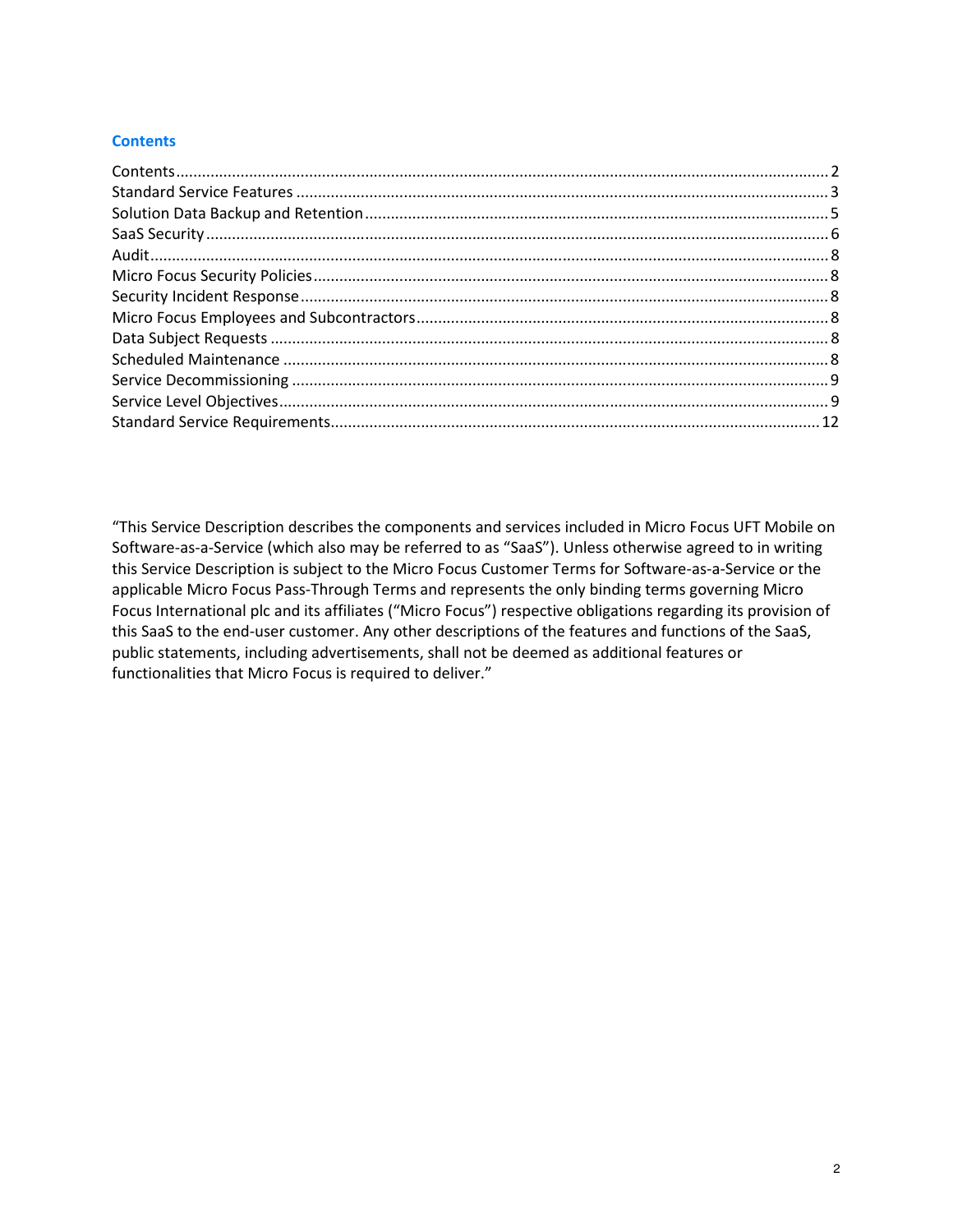# **1. Standard Service Features**

# **1.1 High Level Summary**

Micro Focus UFT Mobile is an enterprise-grade mobile devices lab that helps teams develop, debug, test, monitor, and optimize their Omni-channel mobile applications to promote an enhanced user experience across all digital touchpoints. With UFT Mobile, developers and testers can validate all aspects of the mobile user experience including functionality, performance, and security. UFT Mobile supports continuous testing, and drives continuous improvement and optimization by analyzing usage, network performance, and mobile application production monitoring.

## **1.2 SaaS service delivery components**

| <b>SaaS Delivery Components</b>                             |  |
|-------------------------------------------------------------|--|
| One UFT Mobile on Software-as-a-Service production instance |  |

## **1.3 SaaS operational services**

| <b>Operational Services</b>            |   |
|----------------------------------------|---|
| <b>Onboarding enablement</b>           | V |
| <b>Micro Focus Dashboard reporting</b> | V |
| <b>Configuration Support</b>           | V |
| Single sign-on support                 | V |
| Web services support                   | ν |
| <b>External integrations support</b>   | V |
|                                        |   |
| $V =$ Included                         |   |

## **1.4 Architecture Components**

Micro Focus UFT Mobile on Software-as-a-Service includes a cloud-based platform with management and execution web interface. This Micro Focus UFT Mobile on Software-as-a-Service solution is single tenant meaning that each customer of this SaaS offering receives its own segregated farm. The solution includes high availability (active/passive), load balancing and security measures (web application firewall, reverse proxy, etc.).

Micro Focus SaaS does not manage, operate or support onsite components on behalf of the Customer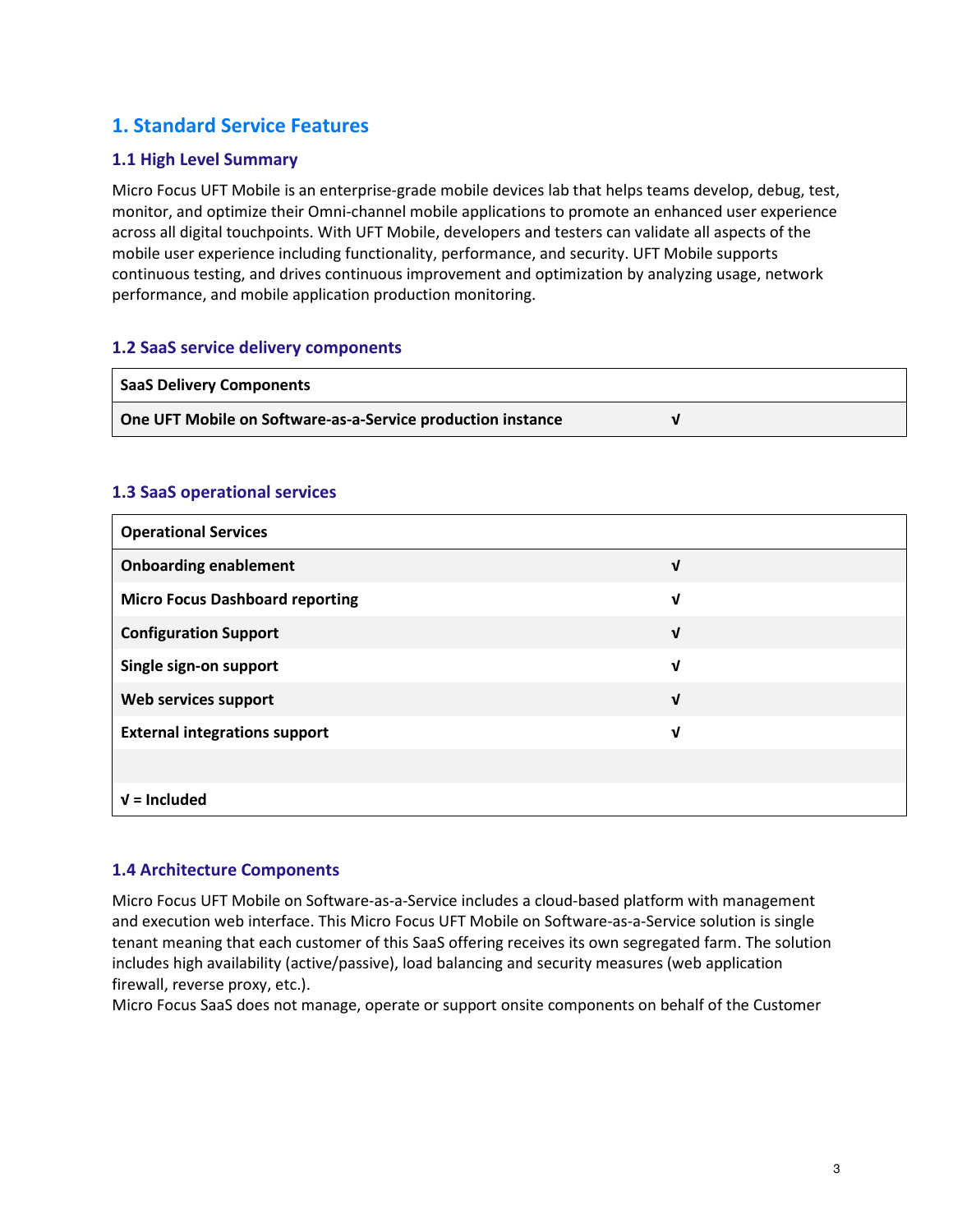# **1.5 Application Administration**

The Customer will access Micro Focus UFT Mobile on Software-as-a-Service application using supported web browser via the URL provided to them. Once securely logged in, the Customer can perform administrative tasks. (See examples -

**https://admhelp.microfocus.com/mobilecenter/en/latest/Content/AdminTasks.htm**)

# **1.6 Service Support**

The Customer may contact Micro Focus through a variety of methods such as online support tickets or telephone. The Micro Focus Support Team will either provide support to the Customer directly or coordinate delivery of this support.

Online support is available at: **https://home.software.microfocus.com/myaccount** Product support is available from the Micro Focus Micro Focus UFT Mobile Community at: https://community.microfocus.com/t5/Mobile-Center/ct-p/MobileCenter

Micro Focus staffs and maintains a 24x7x365 Service Operations Center, which will be the single point of contact for all issues related to the support for Micro Focus UFT Mobile on Software-as-a-Service for the Customer. The customer will maintain a list of authorized users who may contact Micro Focus for support. The customer's authorized users may contact Micro Focus for support via the Web portal or telephone 24 hours a day, 7 days a week.

| <b>Activity</b>                                                                                                                                                                                                                                                                                   |              |
|---------------------------------------------------------------------------------------------------------------------------------------------------------------------------------------------------------------------------------------------------------------------------------------------------|--------------|
| <b>Customer Success Manager Services</b>                                                                                                                                                                                                                                                          | $\mathbf{v}$ |
| <b>Solution Expert Services</b>                                                                                                                                                                                                                                                                   | $\mathbf{v}$ |
| <b>Welcome Package</b>                                                                                                                                                                                                                                                                            | $\mathbf{V}$ |
| <b>Technical Enablement and Pre-recorded enablement videos</b>                                                                                                                                                                                                                                    | $\mathbf{v}$ |
| <b>Email and Online Notifications</b>                                                                                                                                                                                                                                                             | $\mathbf{V}$ |
| On boarding: Kick off meeting, handover of support materials, verification of online access,<br>service goals, discussion of training requirements                                                                                                                                                | V            |
| Major version updates. Notification period according to notification timelines via email,<br>release notes and help resources available. Major version update meeting, including discussion<br>of changes required to take advantage of new features and requirements to implement the<br>update. | $\mathbf{v}$ |
| Regular Service Reviews to review service quality and to provide feedback on improvements<br>required                                                                                                                                                                                             | V            |
| Regular Adoption Reviews to plan how best to adopt product features and best practices<br>based on your business objectives                                                                                                                                                                       | $\mathbf{v}$ |
| 99.9 % Availability SLA                                                                                                                                                                                                                                                                           | V            |
|                                                                                                                                                                                                                                                                                                   |              |
| $V =$ Included                                                                                                                                                                                                                                                                                    |              |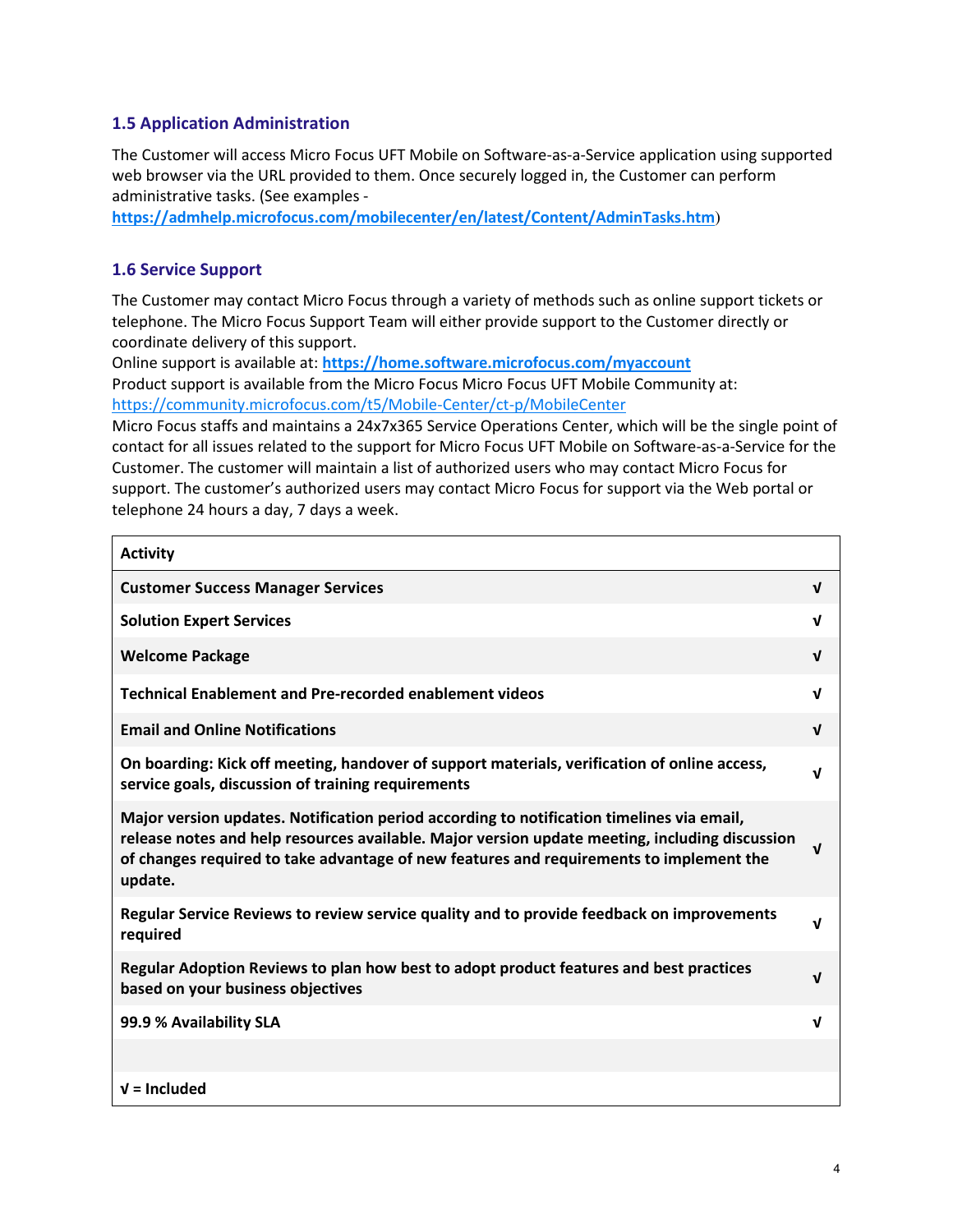# **1.7 Service Monitoring**

Micro Focus monitors Micro Focus Micro Focus UFT Mobile on Software-as-a-Service solution components 24x7 availability. Micro Focus uses a centralized notification system to deliver proactive communications about application changes, outages and scheduled maintenance. Alerts and notifications are available to the Customer online at: **https://home.software.microfocus.com/myaccount**

#### **1.8 Capacity and Performance Management**

The architecture allows for addition of capacity to applications, databases and storage.

#### **1.9 Operational Change Management**

Micro Focus follows a set of standardized methodologies and procedures for efficient and prompt handling of changes to SaaS infrastructure and application, which enables beneficial changes to be made with minimal disruption to the service.

# **2. Solution Data Backup and Retention**

The data backup and retention described in this section are part of Micro Focus's overall business continuity management practices designed to attempt to recover availability to Customer of Micro Focus UFT Mobile on Software-as-a-Service and access to the Micro Focus UFT Mobile on Software-as-a-Service Customer data, following an outage or similar loss of service.

The following types of Customer-specific data are included in the Micro Focus UFT Mobile on Softwareas-a-Service database that resides in the Micro Focus SaaS environment: Customer inserted data (for example attachments, scripts, documents and files).

The Data Backup Frequency is one (1) day and Micro Focus performs that daily backup of the UFT Mobile on Software-as-a-Service database (including configuration data). The Backup Retention Time is seven (7) days, meaning Micro Focus retains each daily backup for the most recent seven (7) days ("Data Retention Time").

Micro Focus's standard storage and backup measures are Micro Focus's only responsibility regarding the retention of this data, despite any assistance or efforts provided by Micro Focus to recover or restore Customer's data. Customer may request via a service request for Micro Focus to attempt to restore such data from Micro Focus's most current backup. Micro Focus will be unable to restore any data not included in the database (not properly entered by the user, or lost or corrupted etc.) at the time of backup or if Customer´s request comes after the Data Retention Time of such backup.

#### **2.1 Disaster Recovery**

#### **1. Business Continuity Plan**

Micro Focus SaaS continuously evaluates different risks that might affect the integrity and availability of Micro Focus SaaS. As part of this continuous evaluation, Micro Focus SaaS develops policies, standards and processes that are implemented to reduce the probability of a continuous service disruption. Micro Focus documents its processes in a business continuity plan ("BCP") which includes a disaster recovery plain ("DRP"). Micro Focus utilizes the BCP to provide core Micro Focus SaaS and infrastructure services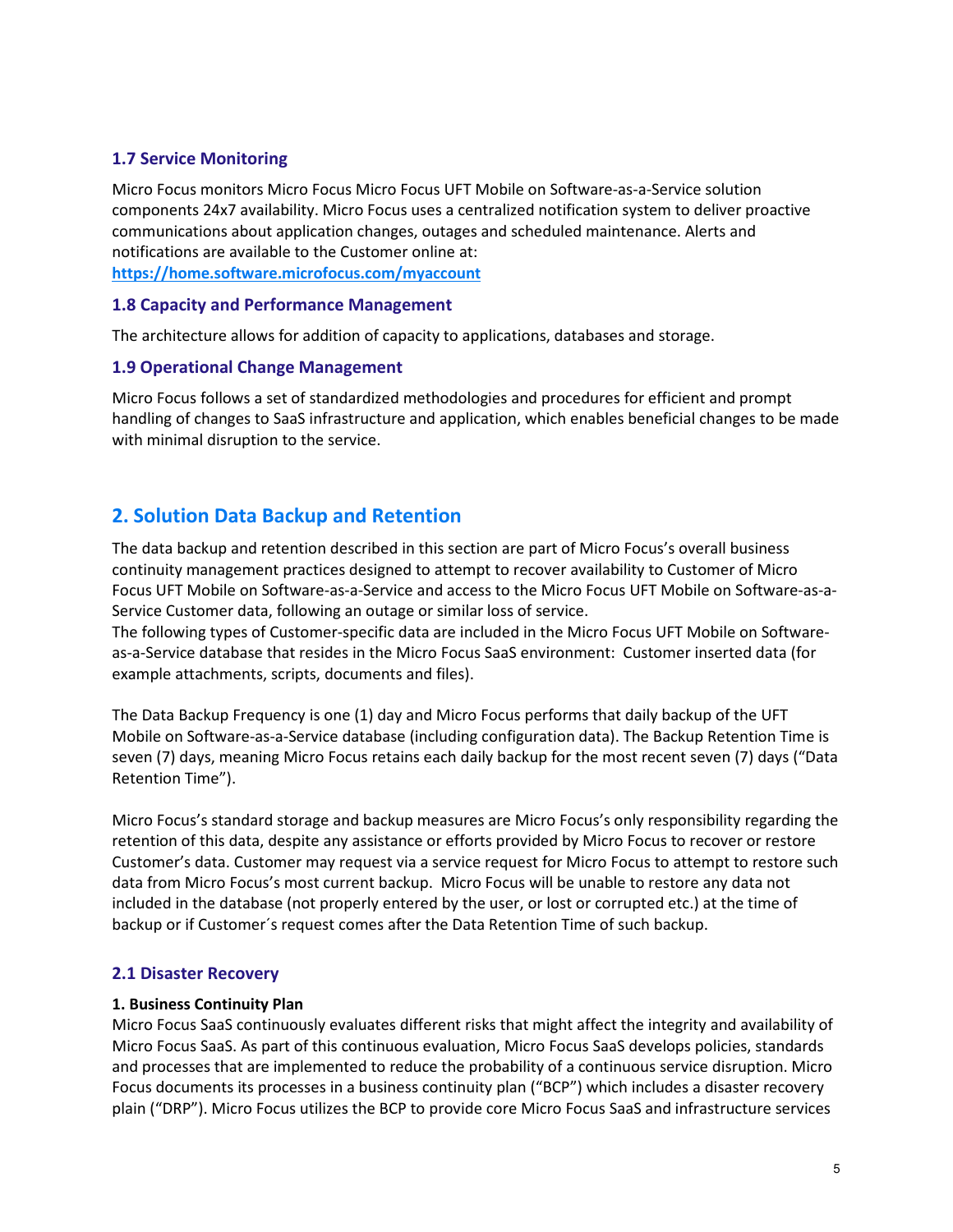with minimum disruption. The DRP includes a set of processes that Micro Focus SaaS implements and tests Micro Focus SaaS recovery capabilities to reduce the probability of a continuous service interruption in the event of a service disruption. UFT Mobile on Software-as-a-Service is implemented using AWS technology service stack in a redundant mode over two availability zones ("AZs"). Each AZ is designed to be insulated from failures in other AZs. The DRP's target is to provide restoration of the Micro Focus SaaS within twelve (12) hours following Micro Focus's declaration of a disaster; excluding, however, a disaster or multiple disasters causing the compromise of data centers in the separate AZs simultaneously, and excluding non-production environments.

## **2. Backups**

Micro Focus SaaS performs both on-site and off-site backups with a 24 hours recovery point objective (RPO). Backup cycle occurs daily where a local copy of production data is replicated on-site between two physically separated storage instances. The backup includes a snapshot of production data along with an export file of the production database. The production data is then backed up at a remote site. Micro Focus uses storage and database replication for its remote site backup process. The integrity of backups are validated by (1) real time monitoring of the storage snapshot process for system errors, (2) validating CHECKSUM at the end of a backup process to assure the same number of bits exists on both source and destination storage systems, and (3) and annual restoration of production data from an alternate site to validate both data and restore flows integrity.

# **3. SaaS Security**

Micro Focus maintains an information and physical security program designed to protect the confidentiality, availability and integrity of Customer Personal Data and confidential information (the "Micro Focus Security Program").

# **3.1 Technical and Organizational Measures**

This section describes Micro Focus´s standard technical and organizational measures, controls and procedures, which are intended to help protect the Customer-provided SaaS Data. Micro Focus regularly tests and monitors the effectiveness of its controls and procedures. No security measures are or can be completely effective against all security threats, present and future, known and unknown. The measures set forth in this section may be modified by Micro Focus, but represent a minimum standard. Customer remains responsible for determining the sufficiency of these measures.

# **3.2 Physical Access Controls**

Micro Focus maintains physical security standards designed to prohibit unauthorized physical access to the Micro Focus equipment and facilities used to provide SaaS and include Micro Focus data centers and data centers operated by third parties. This is accomplished through the following practices:

- presence of on-site security personnel on a 24x7 basis;
- use of intrusion detection systems;
- use of video cameras on access points and along perimeter;
- Micro Focus employees, subcontractors and authorized visitors are issued identification cards that must be worn while on premises;
- monitoring access to Micro Focus facilities, including restricted areas and equipment within facilities;
- maintaining an audit trail of access.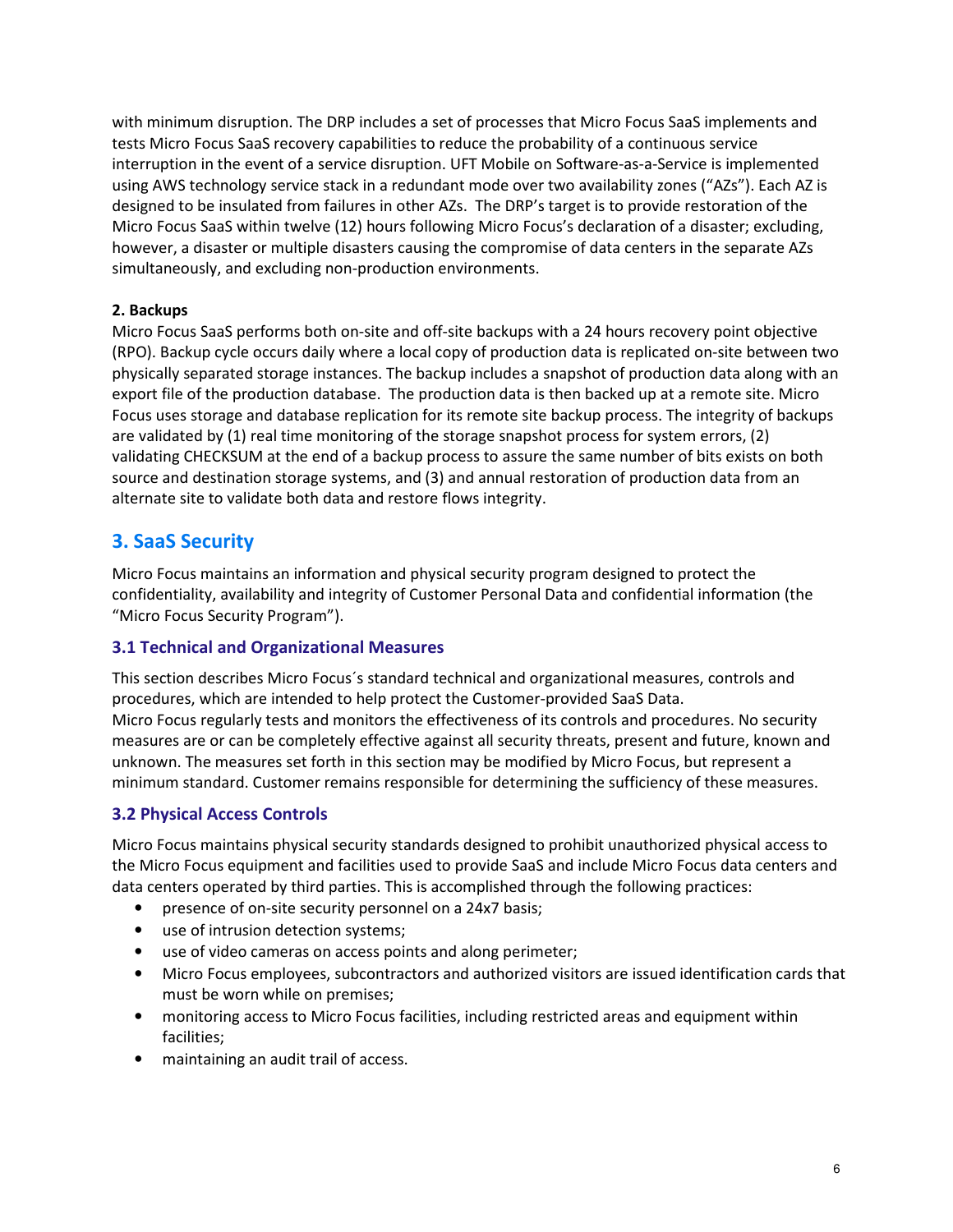# **3.3 Access Controls**

Micro Focus maintains the following standards for access controls and administration designed to make Customer-provided SaaS Data accessible only by authorized Micro Focus personnel who have a legitimate business need for such access:

- secure user identification and authentication protocols;
- authentication of Micro Focus personnel in compliance with Micro Focus standards and in accordance with ISO27001 requirements for segregation of duties;
- Customer provided SaaS data is accessible only by authorized Micro Focus personnel who have a legitimate business need for such access, with user authentication, sign-on and access controls;
- employment termination or role change is conducted in a controlled and secured manner;
- administrator accounts should only be used for the purpose of performing administrative activities;
- each account with administrative privileges must be traceable to a uniquely-identifiable individual;
- all access to computers and servers must be authenticated and within the scope of an employee's job function;
- collection of information that can link users to actions in the Micro Focus SaaS environment;
- collection and maintenance of log audits for the application, OS, DB, network and security devices according to the baseline requirements identified;
- restriction of access to log information based on user roles and the "need-to-know;" and
- prohibition of shared accounts.

## **3.4 Availability Controls**

Micro Focus´s business continuity management process includes a rehearsed method of restoring the ability to supply critical services upon a service disruption. Micro Focus's continuity plans cover operational shared infrastructure such as remote access, active directory, DNS services, and mail services. Monitoring systems are designed to generate automatic alerts that notify Micro Focus of events such as a server crash or disconnected network.

Controls regarding disruption prevention include:

- uninterruptible power supplies (UPS) and backup power generators;
- at least two independent power supplies in the building; and
- robust external network connectivity infrastructure.

## **3.5 Data Segregation**

Micro Focus SaaS environments are segregated logically by Micro Focus SaaS access control mechanisms. Internet-facing devices are configured with a set of access control lists (ACLs), which are designed to prevent unauthorized access to internal networks. Micro Focus uses security solutions on the perimeter level such as: firewalls, IPS/IDS, proxies and content based inspection in order to detect hostile activity in addition to monitoring the environment's health and availability.

## **3.6 Data Encryption**

Micro Focus SaaS uses industry standard techniques to encrypt Customer-provided SaaS Data in transit. All inbound and outbound traffic to the external network is encrypted.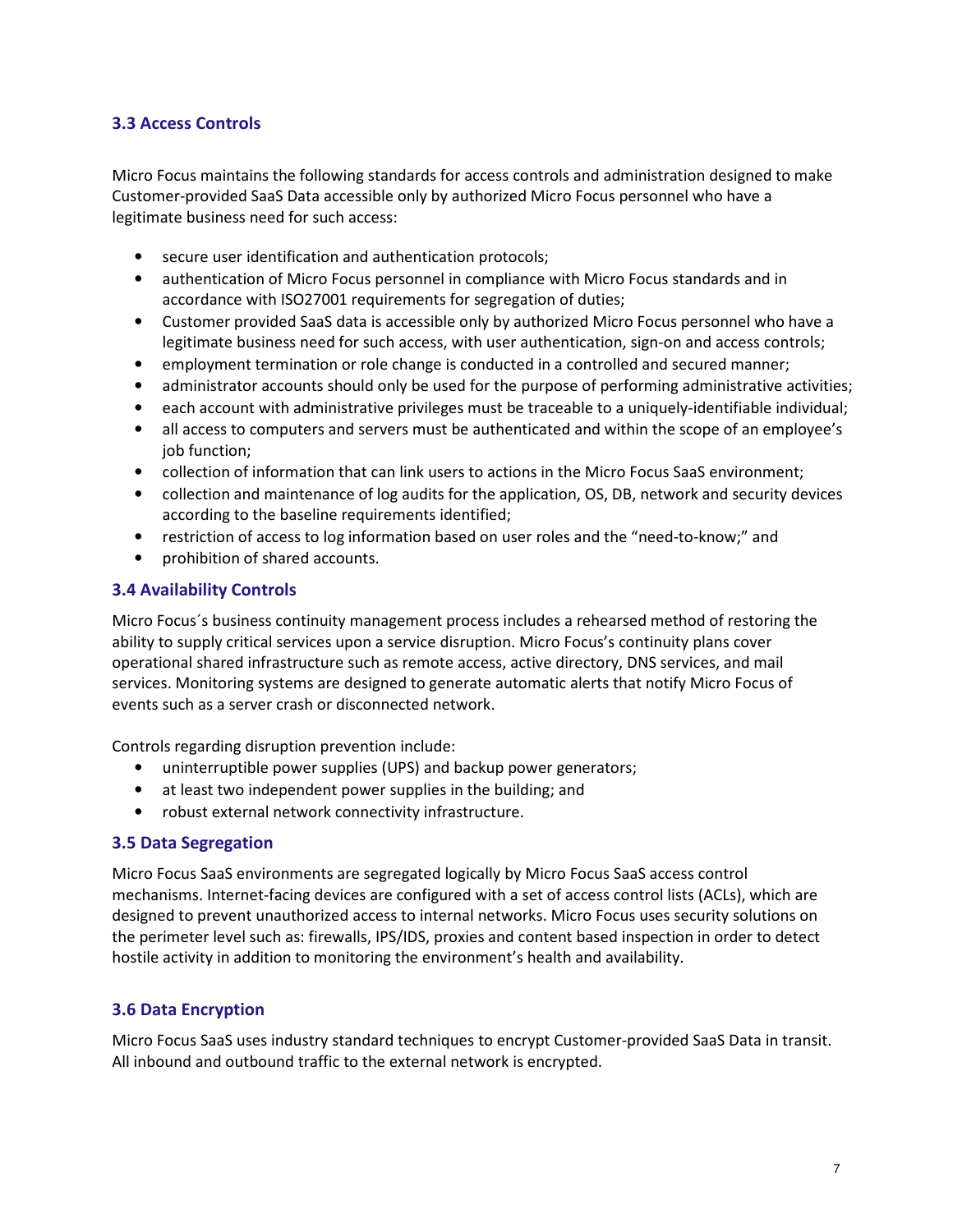# **4. Audit**

Micro Focus appoints an independent third party to conduct an annual audit of the applicable policies used by Micro Focus to provide the applicable Micro Focus<<<...>>> solution. A summary report or similar documentation will be provided to Customer upon request. Subject to the execution of Micro Focus's standard confidentiality agreement, Micro Focus agrees to respond to a reasonable industry standard information security questionnaire concerning its information and physical security program specific to Micro Focus SaaS provided pursuant to the applicable Supporting Material no more than once per year. Such information security questionnaire will be considered Micro Focus Confidential Information.

# **5. Micro Focus Security Policies**

Micro Focus conducts annual reviews of its policies around the delivery of SAAS against ISO 27001. Micro Focus regularly re-evaluates and updates its information and physical security program as the industry evolves, new technologies emerge or new threats are identified.

# **6. Security Incident Response**

In the event Micro Focus confirms a security incident resulted in the loss, unauthorized disclosure or alteration of Customer-provided SaaS Data ("Security Incident"), Micro Focus will notify Customer of the Security Incident and work to mitigate the impact of such Security Incident. Should Customer believe that there has been unauthorized use of Customer's account, credentials, or passwords, Customer must immediately notify Micro Focus Security Operations Center via softwaresoc@microfocus.com.

# **7. Micro Focus Employees and Subcontractors**

Micro Focus requests that all employees involved in the processing of Customer-provided SaaS Data are authorized personnel with a need to access the Customer-provided SaaS Data, are bound by appropriate confidentiality obligations and have undergone appropriate training in the protection of customer data. Micro Focus requests that any affiliate or third party subcontractor involved in processing Customerprovided SaaS Data enters into a written agreement with Micro Focus, which includes confidentiality obligations substantially similar to those contained herein and appropriate to the nature of the processing involved.

# **8. Data Subject Requests**

Micro Focus will, within three (3) business days of receipt, refer to Customer any queries from data subjects in connection with Customer-provided SaaS Data.

# **9. Scheduled Maintenance**

To enable Customers to plan for scheduled maintenance by Micro Focus, Micro Focus reserves predefined timeframes to be used on an as-needed basis. Micro Focus reserves a weekly two (2) hours window (Sunday 00:00 to 02:00 Pacific Standard Time) and one (1) monthly four (4) hour window (Sunday in the 00:00 to 08:00 Pacific Standard Time block). These windows will be used on an as-needed basis.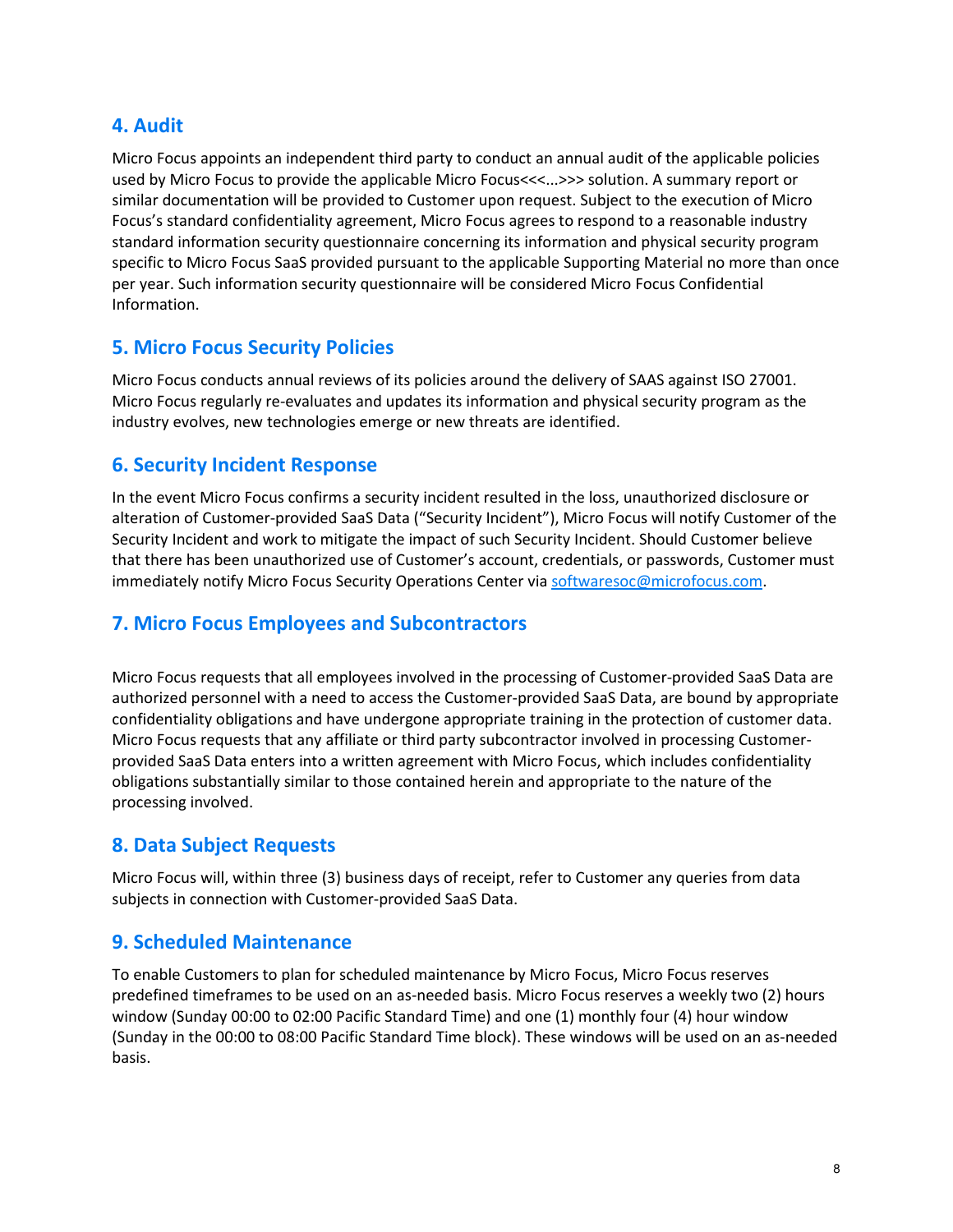Planned windows will be scheduled at least two (2) weeks in advance when Customer action is required, or at least four (4) days in advance otherwise.

## **9.1 Scheduled Version Updates**

 "SaaS Upgrades" are defined as both major version updates, minor version updates and binary patches applied by Micro Focus to Customer's UFT Mobile on Software-as-a-Service solution in production. These may or may not include new features or enhancements. Micro Focus determines whether and when to develop, release and apply any SaaS Upgrade.

Customer is entitled to SaaS Upgrades as part of UFT Mobile on Software-as-a-Service service unless the SaaS Upgrade introduces new functionality that Micro Focus offers on an optional basis for an additional fee.

Micro Focus will use the Scheduled Maintenance windows defined above to apply the most recent service packs and hot fixes and to perform upgrade to minor versions of UFT Mobile on Software-as-a-Service solution. To enable Customers to plan for scheduled major version updates by Micro Focus, Micro Focus will be scheduling major version updates at least two (2) weeks in advance. However, if Micro Focus does not receive Customer's cooperation in achieving the SaaS Upgrade in a timely manner, Micro Focus reserves the right to charge additional fees for UFT Mobile on Software-asa-Service solution that are related to Customer's SaaS instance remaining on a version that is beyond the "end of support" period. Customer also understands that this status may prevent the most recent patches from being applied to its UFT Mobile on Software-as-a-Service solution, and that the availability, performance, and security of UFT Mobile on Software-as-a-Service service as described in Service Description may be impacted as a result.

# **10. Service Decommissioning**

Customer may cancel Micro Focus SaaS by providing Micro Focus with sixty (60) days written notice prior to the expiration of the SaaS Order Term ("Cancellation"). Such Cancellation shall be effective upon the last day of the then current SaaS Order Term. Upon Cancellation, expiration, or termination of the SaaS Order Term, Micro Focus may disable all Customer access to UFT Mobile on Software-as-a-Service solution, and Customer shall promptly return to Micro Focus (or at Micro Focus's request destroy) any Micro Focus Materials.

Micro Focus will make available to Customer such data in the format generally provided by Micro Focus. The target timeframe is set forth below in the Termination Data Retrieval Period SLO section. After such time, Micro Focus shall have no obligation to maintain or provide any such data, which will be deleted in the ordinary course.

# **11. Service Level Objectives**

Micro Focus provides clear, detailed, and specific Service Level Objectives (SLOs) for the services that SaaS provides to its customers. These SLOs are targets used by Micro Focus to deliver the service and are provided as guidelines. They in no way create a legal requirement or obligation for Micro Focus to always meet these objectives.

**Micro Focus will provide self-service access to Customer to the Service Level Objectives data online at https://home.software.microfocus.com/myaccount**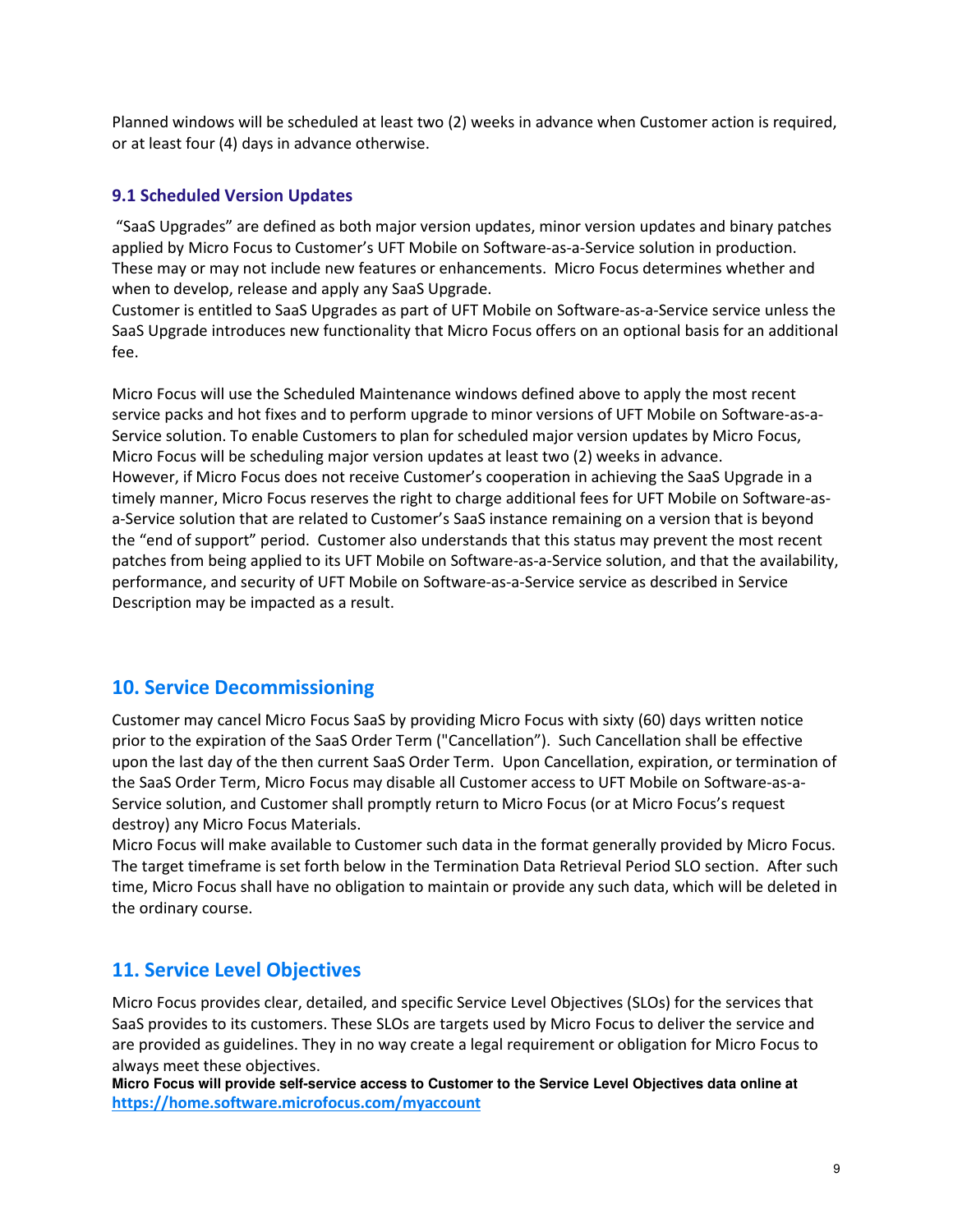## 1. **Solution Provisioning Time SLO**

Solution Provisioning is defined as the Micro Focus UFT Mobile on Software-as-a-Service solution being available for access over the internet. Micro Focus targets to make Micro Focus UFT Mobile on Software-as-a-Service available within five (5) business days of the customer's purchase order (PO) being booked within the Micro Focus order management system.

Customer is responsible for installing and configuring any additional onsite components for his applications. Any onsite components of the solution are not in scope of the Solution Provisioning Time SLO.

Additionally the import of Customer data into the application is not in scope of the Solution Provisioning Time SLO.

## 2. **Solution Availability SLO**

Solution Availability is defined as the Micro Focus UFT Mobile on Software-as-a-Service production application being available for access and use by Customer and its Authorized Users over the Internet. Micro Focus will provide Customer access to the Micro Focus UFT Mobile on Software-as-a-Service production application on a twenty-four hour, seven days a week (24x7) basis at a rate of 99.9 % ("Solution Uptime").

## 3. **Measurement Method**

Solution Uptime shall be measured by Micro Focus using Micro Focus monitoring software running from a minimum of four global locations with staggered timing.

On a quarterly basis, Solution Support Uptime will be measured using the measurable hours in the quarter (total time minus planned downtime, including maintenance, upgrades, etc.) as the denominator. The numerator is the denominator value minus the time of any outages in the quarter (duration of all outages combined) to give the percentage of available uptime (2,198 actual hours available / 2,200 possible available hours = 99.9% availability).

An "outage" is defined as two consecutive monitor failures within a five-minute period, lasting until the condition has cleared.

Boundaries and Exclusions

Solution Uptime shall not apply to any of the following exceptions:

- Overall Internet congestion, slowdown, or unavailability
- Unavailability of generic Internet services (e.g. DNS servers) due to virus or hacker attacks
- **FICT** Force majeure events as described in the terms of the SaaS agreement
- Actions or omissions of Customer (unless undertaken at the express direction of Micro Focus) or third parties beyond the control of Micro Focus
- Unavailability due to Customer equipment or third-party computer hardware, software, or network infrastructure not within the sole control of Micro Focus
- Scheduled Maintenance
- **Scheduled Version Updates**

## **11.1 Online Support Availability SLO**

Online Support Availability is defined as the Micro Focus SaaS support portal **https://home.software.microfocus.com/myaccount** being available for access and use by Customer and its Authorized Users over the Internet. Micro Focus targets to provide Customer access to the Micro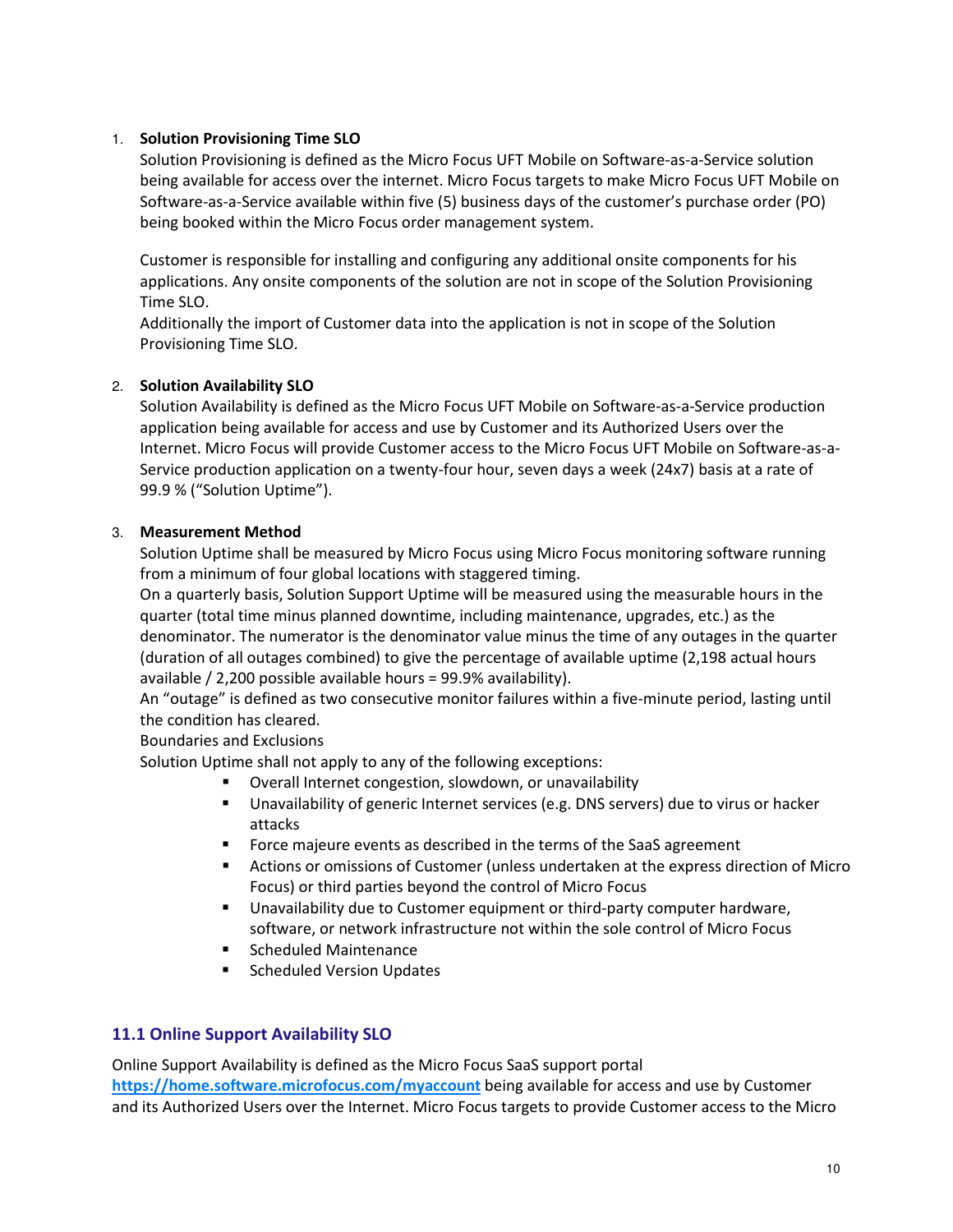Focus SaaS support portal on a twenty-four hour, seven days a week (24x7) basis at a rate of 99.9% ("Online Support Uptime").

## 1. **Measurement Method**

Online Support Uptime shall be measured by Micro Focus using Micro Focus monitoring software running from a minimum of four global locations with staggered timing.

On a quarterly basis, Online Support Uptime will be measured using the measurable hours in the quarter (total time minus planned downtime, including maintenance, upgrades, etc.) as the denominator. The numerator is the denominator value minus the time of any outages in the quarter (duration of all outages combined) to give the percentage of available uptime (2,198 actual hours available / 2,200 possible available hours = 99.9 availability).

An "outage" is defined as two consecutive monitor failures within a five-minute period, lasting until the condition has cleared.

## 2. **Boundaries and Exclusions**

Online Support Uptime shall not apply to any of the following exceptions:

- Overall Internet congestion, slowdown, or unavailability
- Unavailability of generic Internet services (e.g. DNS servers) due to virus or hacker attacks
- **Force majeure events as described in the terms of agreement**
- Actions or inactions of Customer (unless undertaken at the express direction of Micro Focus) or third parties beyond the control of Micro Focus
- **Unavailability due to Customer equipment or third-party computer hardware,** software, or network infrastructure not within the sole control of Micro Focus
- **Scheduled Maintenance**

# **11.2 Initial SaaS Response Time SLO**

The Initial SaaS Response Time refers to the Service Support described herein. It is defined as the acknowledgment of the receipt of a customer request and the assignment of a case number for tracking purposes. Initial SaaS Response will come as an email to the requester and include the case number and links to track it using Micro Focus online customer portal. The Initial SaaS Response Time covers both service request and support requests. Micro Focus targets to provide the Initial SaaS Response no more than one hour after the successful submission of a customer request.

# **11.3 SaaS Support SLOs**

There are two types of SaaS Support SLOs: Service Request and Support Request SLOs.

- The Service Request SLO applies to the majority of routine system requests. This includes functional system requests (product add/move/change), informational, and administrative requests.
- The Support Request SLO applies to issues that are not part of the standard operation of the service and which causes, or may cause, an interruption to or a reduction in the quality of that service.

The Response and Resolution Targets are provided as guidelines and represent typical request processing by Micro Focus SaaS support teams. They in no way create a legal requirement or obligation for Micro Focus to always respond in the stated time. The Response and Resolution Targets, including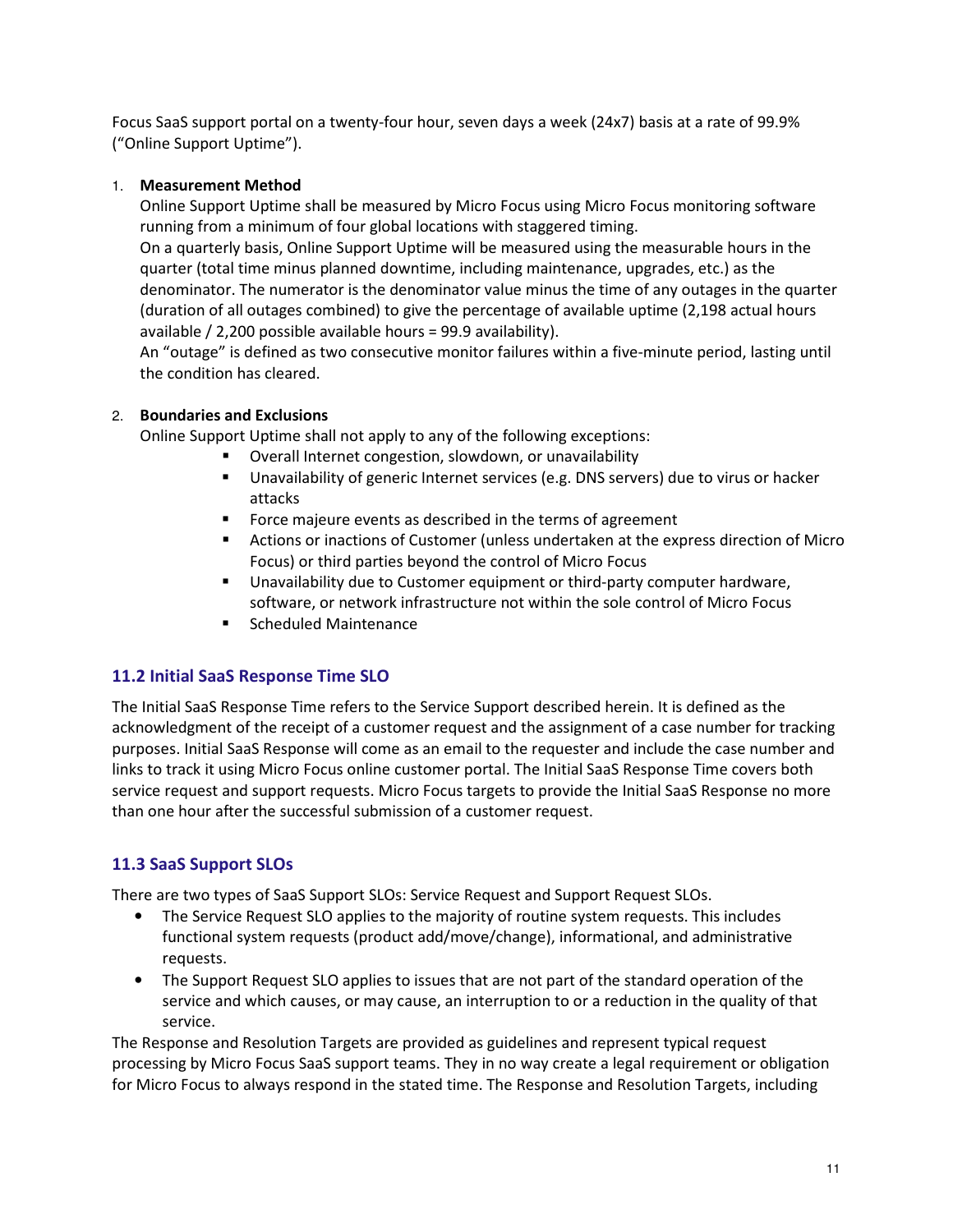their scope and determining factors (such as impact and urgency), are further described at https://home.software.microfocus.com/myaccount/slo/.

## **11.4 Termination Data Retrieval Period SLO**

The Termination Data Retrieval Period is defined as the length of time in which the customer can retrieve a copy of their customer Micro Focus UFT Mobile on Software-as-a-Service data from Micro Focus. Micro Focus targets to make available such data for download in the Micro Focus UFT Mobile on Software-as-a-Service format generally provided by Micro Focus for 30 days following the termination of the SaaS Order Term

# **12. Standard Service Requirements**

## **12.1 Roles and Responsibilities**

This section describes general Customer and Micro Focus responsibilities relative to the Micro Focus UFT Mobile on Software-as-a-Service service. Micro Focus's ability to fulfill its responsibilities relative to SaaS is dependent upon Customer fulfilling the responsibilities described below and elsewhere herein:

## **12.2 Customer Roles and Responsibilities**

| <b>Customer Role</b>               | <b>Responsibilities</b>                                                                                                                                               |
|------------------------------------|-----------------------------------------------------------------------------------------------------------------------------------------------------------------------|
| <b>Business owner</b><br>$\bullet$ | Owns the business relationship between the customer and<br><b>Micro Focus</b>                                                                                         |
| $\bullet$<br>$\bullet$             | Owns the business relationship with the range of<br>departments and organizations using Micro Focus UFT<br>Mobile on Software-as-a-Service<br>Manages contract issues |
|                                    |                                                                                                                                                                       |
| <b>Project manager</b>             | Coordinates customer resources as necessary                                                                                                                           |
| ٠                                  | Serves as the point of contact between the customer and<br><b>Micro Focus</b>                                                                                         |
|                                    | Drives communication from the customer side                                                                                                                           |
| ٠                                  | Serves as the point of escalation for issue resolution and<br>service-related issues                                                                                  |
| Administrator<br>$\bullet$         | Serves as the first point of contact for Micro Focus UFT<br>Mobile on Software-as-a-Service end users for problem<br>isolation                                        |
| $\bullet$                          | Performs Micro Focus UFT Mobile on Software-as-a-Service<br>administration                                                                                            |
| $\bullet$                          | Provides tier-1 support and works with Micro Focus to<br>provide tier-2 support                                                                                       |
|                                    | Coordinates end-user testing as required                                                                                                                              |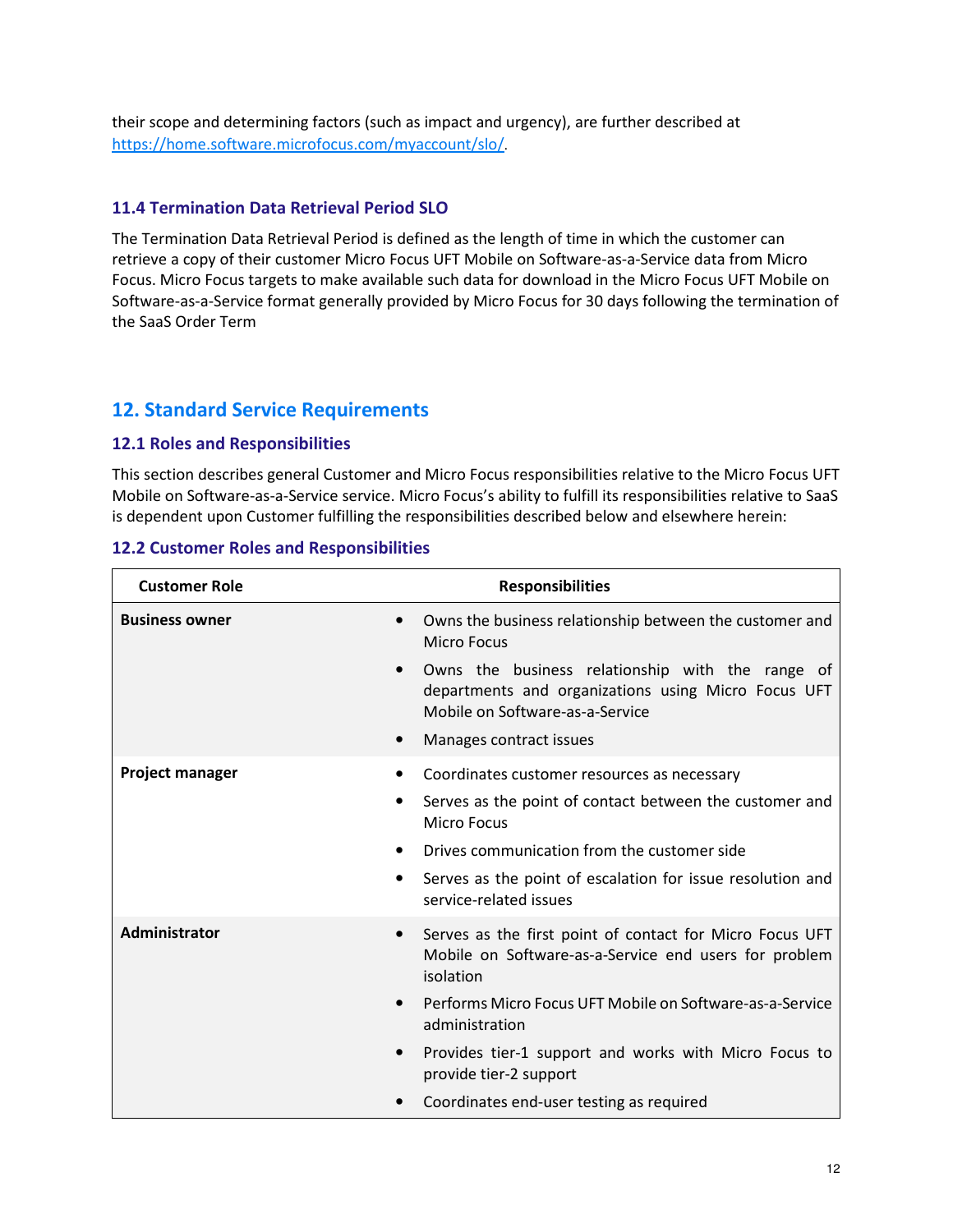|                          | $\bullet$ | Leads ongoing solution validation                                                                                                    |
|--------------------------|-----------|--------------------------------------------------------------------------------------------------------------------------------------|
|                          |           | • Trains the end-user community                                                                                                      |
|                          | $\bullet$ | Coordinates infrastructure-related activities at<br>the<br>customer site                                                             |
|                          | $\bullet$ | Owns any customization                                                                                                               |
| Subject matter<br>expert | $\bullet$ | Leverages the product functionality<br>designed by<br>Customer's Micro Focus UFT Mobile on Software-as-a-<br>Service administrators. |
|                          | $\bullet$ | Provides periodic feedback to the Micro Focus UFT Mobile<br>on Software-as-a-Service Administrator                                   |

## **12.3 Micro Focus Roles and Responsibilities**

| <b>Micro Focus Role</b>                        | <b>Responsibilities</b>                                                                                                                                                                                                                                                                                                                                                           |
|------------------------------------------------|-----------------------------------------------------------------------------------------------------------------------------------------------------------------------------------------------------------------------------------------------------------------------------------------------------------------------------------------------------------------------------------|
| <b>Service Operations Center</b><br>staff(SOC) | Primary point of contact for service requests. The customer can<br>$\bullet$<br>contact the Service Operations Center for all services such as<br>support and maintenance, or issues regarding availability of the<br>Micro Focus UFT Mobile on Software-as-a-Service<br>Provides 24x7 application support<br>$\bullet$<br>Provides 24x7 SaaS infrastructure support<br>$\bullet$ |
| <b>Operations staff (Ops)</b><br>$\bullet$     | Monitors the Micro Focus systems and Micro Focus UFT Mobile<br>on Software-as-a-Service for availability                                                                                                                                                                                                                                                                          |
|                                                | Performs system-related tasks such as backups, archiving, and<br>$\bullet$<br>restoring instances according to Micro Focus's standard practices                                                                                                                                                                                                                                   |

## **12.4 Assumptions and Dependencies**

This Service Description is based upon the following assumptions and dependencies between the Customer and Micro Focus:

- Customer must have internet connectivity to access this Micro Focus UFT Mobile on Software-as-a-Service.
- Micro Focus UFT Mobile on Software-as-a-Service will be performed remotely and delivered in English only.
- A SaaS Order term is valid for a single application deployment, which cannot be changed during the SaaS Order term.
- The service commencement date is the date on which Customer's purchase order (PO) is booked within the Micro Focus order management system.
- The import of Customer data into the UFT Mobile on Software-as-a-Service solution during the implementation requires that the information is made available to Micro Focus at the appropriate step of the solution implementation and in the Micro Focus designated format.